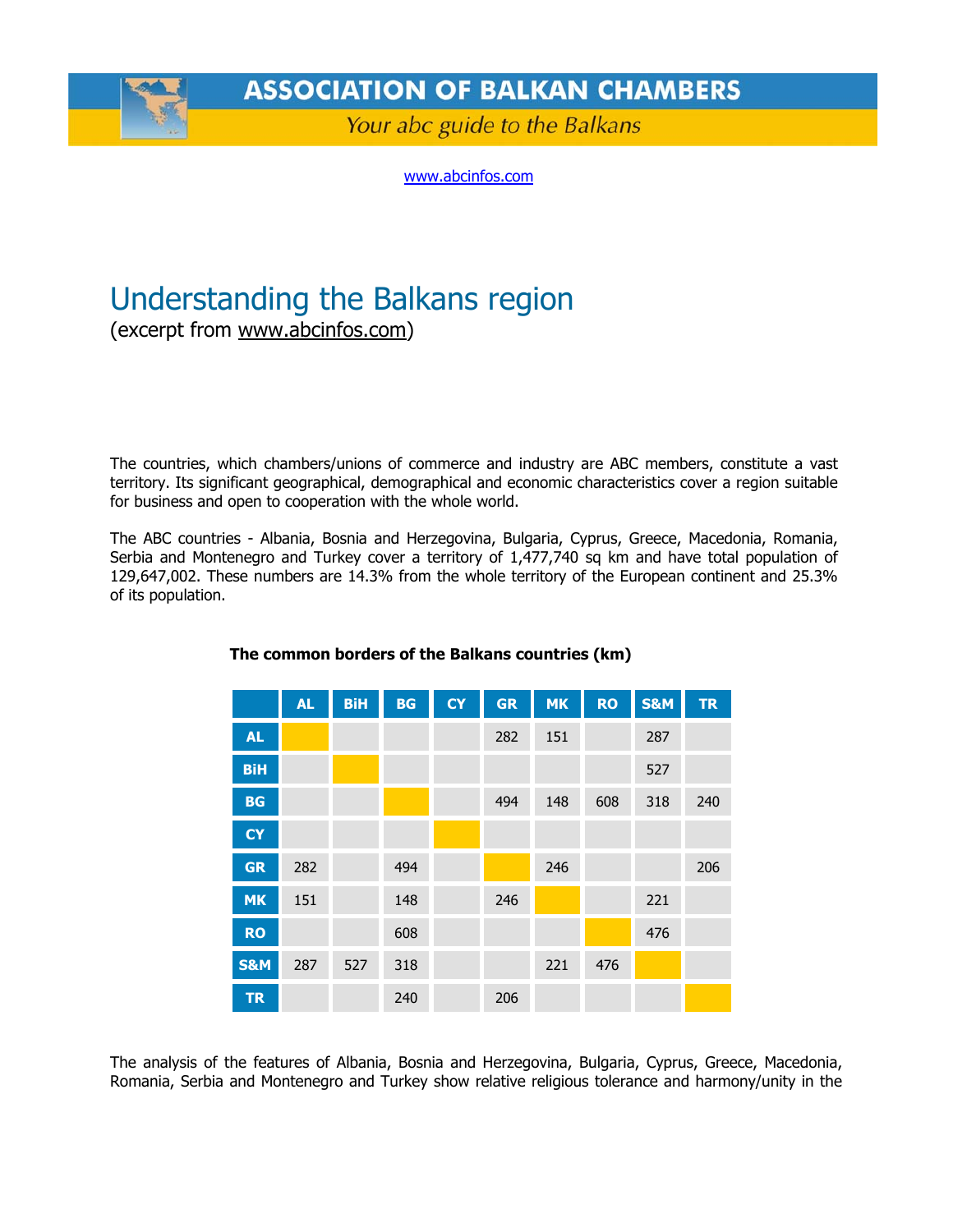life, traditions, habits and temperament, which help the easy establishment of contacts and understanding between the peoples of these countries.

On the basis of democracy, which aims everybody to be heard and satisfied, the countries on the Balkans could reach/achieve the private aims - those of a specific country as well as the aims of the whole region. Despite that the ABC countries are representatives of young democracies they could reach their high targets by the strong motivation and good leadership of their respective Governments.

# Overview on macroeconomic indicators in the region

The average growth of GDP in the Balkans countries is 4.18%. The total GDP figures \$ 941,01 billion. In most of the countries, included in this survey, over 50% of the GDP is generated by the service sector. The industry forms one third - average from the GDP in all the countries and the agricultural sector - 18,8% average. Despite these encouraging data the unemployment and inflation indicators are disturbing. For example, the average unemployment rate on the Balkans is 19,3 %. At the moment the inflation in most of the countries is under control but as an economic indicator it should not be underestimated.

### **Import / Export**

The economics of almost all the countries from the region have been characterized with negative balance of payment and negative trade balance - the part of the import is bigger than the part of the export.

The countries, members of ABC export and import similar products. The conclusion is that there are plenty of favourable circumstances for joint ventures, production, cooperation, processing, participation in third markets etc.

Analysing the export goods in the Balkans region, we draw the conclusion the ABC countries have similar economics and export mainly: textile, garments, food products, metals, machines and equipment, chemical products etc.

Italy is a main partner to all countries of ABC in the export. In 60% of the cases Italy is export partner number 1. Germany is second, followed by France, USA, Great Britain. Greece is on the fifth place as a main internal export partner for the countries from ABC. There is a similar tendency in the imported goods too. The analysed countries import mainly machines and equipment, foodstuff, chemicals, fuels, transport equipment etc. Italy is again an active partner - source of goods, which the ABC countries import and it is on the fourth place. Germany is among the leading partners, followed by Russia, France, Austria. Greece, Turkey and Bulgaria are internal for the group import partners. Some of the countries /Greece and Turkey/ due to their good economic indicators and the links they have with other regions, traditional partners and neighbouring countries play the role of columns, defining the economy of the Balkans region. Basically these two countries are the best partners in the export and import within the frames of the Balkans region.

### **Infrastructure**

Better infrastructure - this is what most of the countries, with small exceptions /Greece/ lack. They lack good roads, highways, railway roads, airports, which are the means of the transfer of stuffs, goods, and people. Only Macedonia has no costal area. But the rest of the countries form a zone - big enough /the total costal boundaries of the ABC countries are 22.675 km/, which is a start point of waterways and possesses ports and harbours - helping the trade and transport. On the other side, they need improvement too as elements of the infrastructure.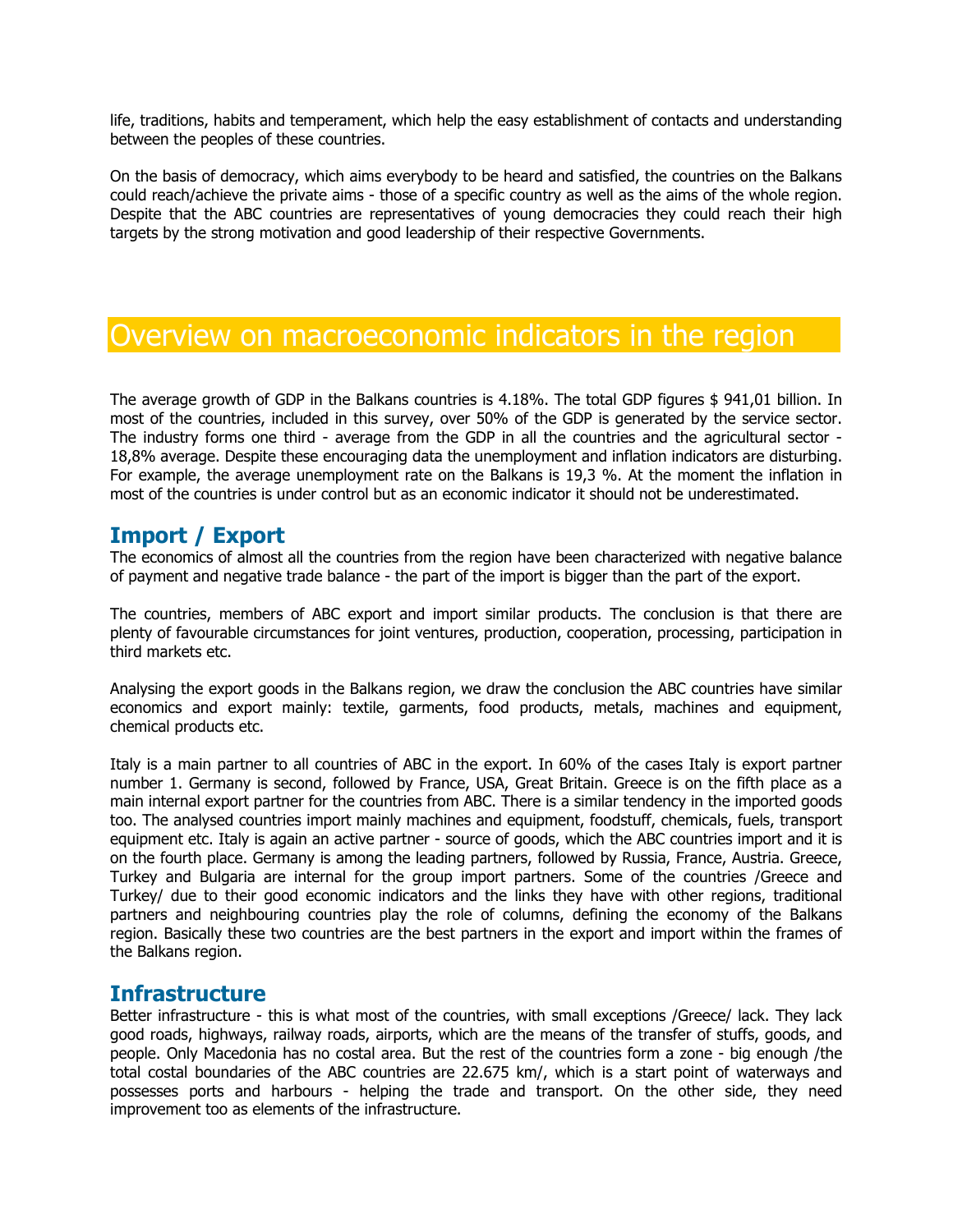The pointed positive and negative sides of the Balkans region will play a great role in the European Union in a future period of harmony between the economies of the European countries.

# The EU challenge

On May 1, 2004, the European Union extended its membership from 15 to 25 states. Negotiations are well advanced with **Bulgaria** and **Romania**, which aim to join the EU in 2007. The Commission will present before the end of 2004 a report on **Turkey's** fulfilment of the Copenhagen political criteria, along with a recommendation on the possible opening of accession negotiations. For the acceding countries, the accession process has served as a catalyst for change, accelerating the implementation of complex and difficult political, institutional and economic reforms.

The conclusion of the process is a significant achievement that was based on sustained commitment over many years to the goal of membership. The European Union will ensure that the enlargement process does not raise new barriers, and that the Union remains inclusive and outward looking. The Commission has put forward a new framework for relations with its new eastern and southern neighbours, which currently do not have the perspective of membership of the EU, the European Neighbourhood Policy1. The European Neighbourhood Policy does not apply to the Western Balkans countries since they have a membership perspective.

| <b>ABC countries</b>    | EU<br>membership | EU<br>candidacy |
|-------------------------|------------------|-----------------|
| Albania                 | X                | X               |
| Bosnia and Herzegovina  | X                | X               |
| <b>Bulgaria</b>         | X                | $\sqrt{}$       |
| Cyprus                  |                  | X               |
| <b>FYR of Macedonia</b> | X                | X               |
| Greece                  |                  | X               |
| Romania                 | X                | $\checkmark$    |
| Serbia and Montenegro   | X                | X               |
| <b>Turkey</b>           | χ                |                 |

#### **ABC countries status**

## **Short ABC countries profiles**

#### **Albania**

Albania continues to play a constructive role in the region and its economy has remained stable. Organized crime and corruption remain widespread, however, and threaten stability and reform. Albania needs to step up its efforts in this area. It also needs to strengthen the judiciary and public administration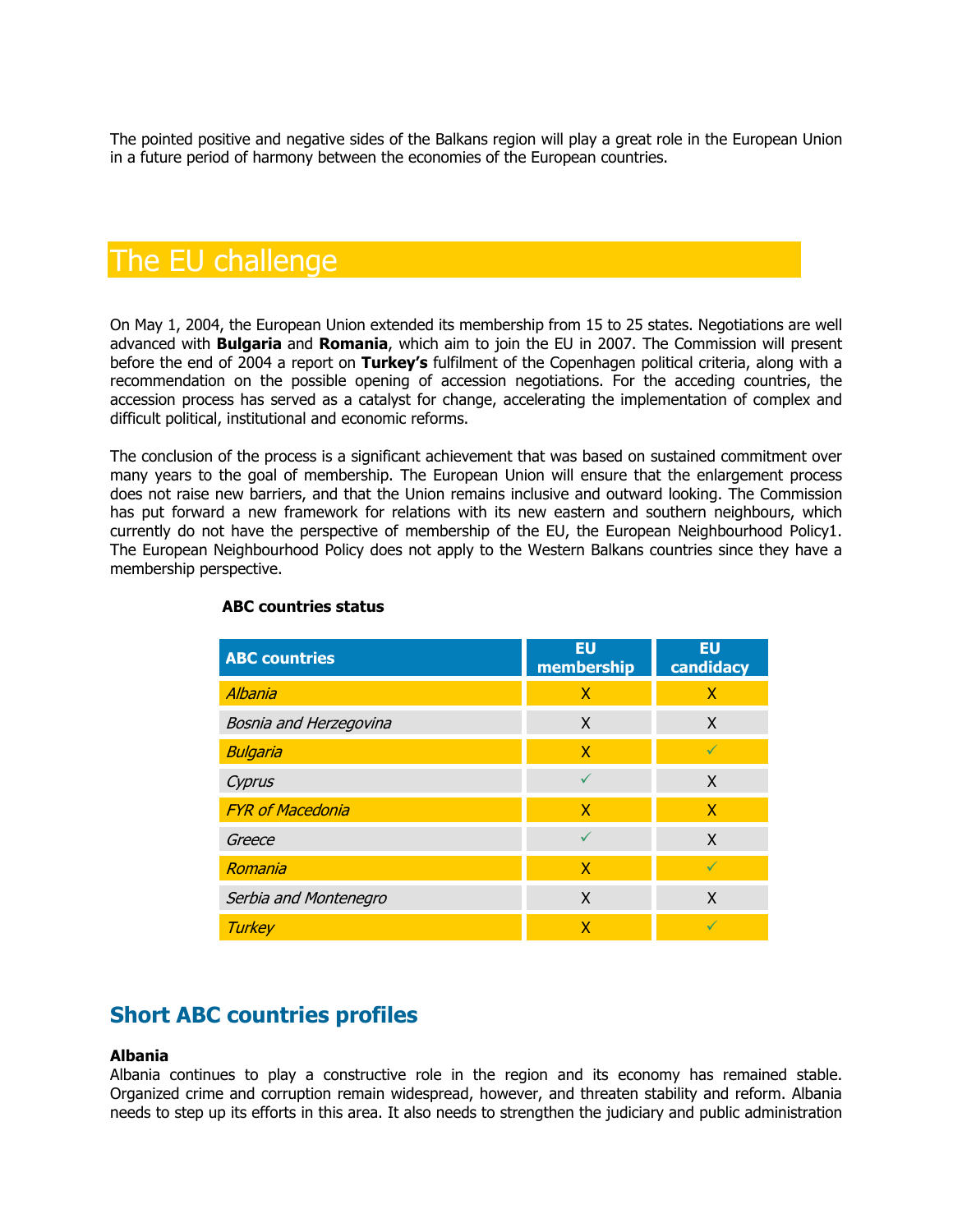and to ensure free and fair elections at all levels. Implementation capacity is an issue of particular concern. Albania should also devote more attention to addressing the claims of its minorities. $1$ 

#### **Bosnia and Herzegovina**

The Feasibility Study for Bosnia and Herzegovina (BiH) confirmed that considerable progress has been made in stabilization but also that the country still suffers from significant structural weaknesses. The constitutional order, as defined by the Dayton/Paris Peace Agreements, is complicated, costly and does not facilitate reforms. However, reforms in the areas of defence and taxation show that incremental and politically acceptable change is possible. One of the main challenges for BiH today is to address remaining structural weaknesses and become a self-sustaining state able to maintain closer relations with the European Union. This may require a strengthening of the powers and capacity of central government and an appropriate division of responsibilities between State and Entities. The High Representative has played an important role in pushing through reforms. The Government of BiH now needs to take more direct responsibility for the reform process.<sup>2</sup>

#### **Bulgaria**

The Bulgarian economy has achieved a high degree of macroeconomic stability due to a good policy-mix brought about by the currency board arrangement, a tight fiscal stance and wage moderation. Economic stability and good progress in structural reforms allow market mechanisms to provide a more efficient allocation of resources which, in the absence of the nominal exchange rate as an instrument for adjustment, is setting the basis for a process of sustained growth. This holds in particular for the increasing role of the private sector through privatisation and the reduction of state aid, the positive development of the banking sector and some improvements in the regulatory environment.<sup>3</sup>

#### **Cyprus**

Cyprus is a functioning market economy with a sufficient degree of macroeconomic stability to cope with competitive pressures within the EU. It has a successful economic performance and is classified by the World Bank as a high-income country. GDP per capita amounts to 18,500, which is 80 % of EU average and places Cyprus to the first among all Candidate Countries. In the labour market, unemployment has remained low (3.4% in 2002) due to Cypriot economy's success, the pursuance of macro-economic policies by the government as well as the existence of a dynamic and flexible entrepreneurship and a highly educated labour force. Moreover, the economy benefited from the close co-operation between the public sector and the social partners. During the last decade Cyprus has intensified its economic links to Europe. The EU is Cyprus's largest trading partner (54% and 52% respectively of Cyprus's exports and imports in the year 2002). $4$ 

#### **F.Y.R. Macedonia**

<u>.</u>

The security situation in former Yugoslav Republic of Macedonia is stabilising and the political climate has improved. National unity and political maturity marked the period following the tragic death of President Trajkovski. President Trajkovski played an important role in establishing and implementing the Ohrid Framework Agreement and he was strongly committed to bringing his country into the European Union. The Commission is confident that the government of the former Yugoslav Republic of Macedonia will carry forward his work. During the reporting period, implementation of the Ohrid Framework Agreement has progressed although some of the most sensitive pieces of legislation remain to be adopted and/or implemented. The entry into force of the Stabilisation and Association Agreement on 1 April 2004 should further accelerate the much needed reforms to ensure stable, functioning institutions, the rule of law and economic development.<sup>[5](#page-3-4)</sup>

<span id="page-3-1"></span><span id="page-3-0"></span><sup>1</sup> Report From The Commission - The Stabilisation and Association process for South East Europe - Third Annual Report 2  $2$  Idem

<span id="page-3-2"></span><sup>&</sup>lt;sup>3</sup> Strategy Paper and Report of the European Commission on the progress towards accession by Bulgaria, Romania and Turkey<br><sup>4</sup> http://ourope.ou.int/comm/onbreament/cunrus/index.htm

<span id="page-3-3"></span>http://europa.eu.int/comm/enlargement/cyprus/index.htm 5

<span id="page-3-4"></span><sup>&</sup>lt;sup>5</sup> Report From The Commission - The Stabilisation and Association process for South East Europe - Third Annual Report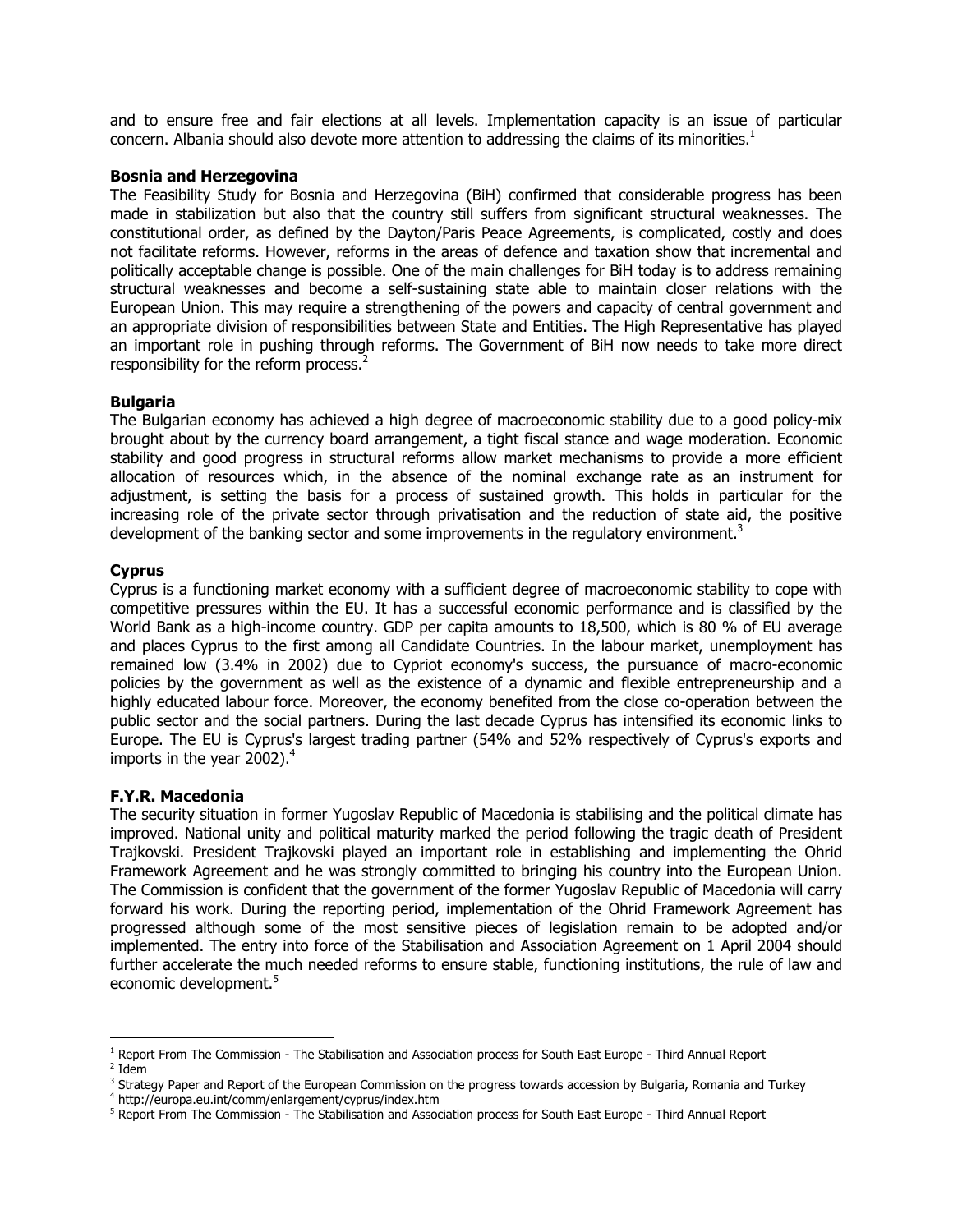#### **Greece**

Greece has a mixed capitalist economy with the public sector accounting for half of GDP and with per capita GDP 70% of the leading euro-zone economies. Tourism provides 15% of GDP. Greece is a major beneficiary of EU aid, equal to about 3.3% of GDP. The Greek economy grew by 4.0% in 2003. Remaining challenges include the reduction of the public debt, inflation, and unemployment; and further restructuring of the economy, including privatizing several state enterprises, undertaking pension and other reforms, and minimizing bureaucratic inefficiencies.

#### **Romania**

Romania was the first country of Central and Eastern Europe to have official relations with the European Community. In 1974, an agreement included Romania in the Community's Generalised System of Preferences and an Agreement on Industrial Products was signed in 1980. Romania's diplomatic relations with the European Union date from 1990, and a Trade and Co-operation Agreement was signed in 1991. The Europe Agreement entered into force in February 1995. Trade provisions had entered into force in 1993 through an "Interim Agreement". Romania submitted its application for EU membership on June 22, 1995. In July 1997, the Commission published an "Opinion on Romania's Application for Membership of the European Union". In the following year, a Regular Report on Romania's Progress Towards Accession" was produced. In its second "Regular Report" on Romania published in October 1999, the Commission recommended starting accession negotiations with Romania (conditional on the improvement of the situation of children in institutional care and the drafting of a medium-term economic strategy).<sup>[6](#page-4-0)</sup>

#### **Serbia and Montenegro**

The adoption of the Constitutional Charter and of an Internal Market and Trade Action Plan in Serbia and Montenegro were important achievements, but they have not been fully implemented and the Action Plan remains incomplete. In *Serbia* the state of emergency following the assassination of Prime Minister Zoran Djindjic led for a time to greater engagement in the fight against the networks of organised crime and political extremists. However, the respect for human rights and the rule of law was affected during this period. Parliamentary elections in Serbia in December 2003 led to the formation of a coalition government led by Prime Minister Kostunica.<sup>7</sup>

#### **Turkey**

1

The Union encourages Turkey to pursue energetically its reform process. If the European Council in December 2004, on the basis of a report and a recommendation from the Commission, decides that Turkey fulfils the Copenhagen political criteria, the European Union will open accession negotiations with Turkey without delay. In order to assist Turkey towards EU membership, the accession strategy for Turkey shall be strengthened. The Commission is invited to submit a proposal for a revised Accession Partnership and to intensify the process of legislative scrutiny. In parallel, the EC-Turkey Customs Union should be extended and deepened. The Union will significantly increase its pre-accession financial assistance for Turkey. This assistance will from 2004 be financed under the budget heading 'pre-accession expenditure. $8$ 

<span id="page-4-0"></span><sup>6</sup> http://europa.eu.int/comm/enlargement/romania/index.htm

<span id="page-4-1"></span><sup>&</sup>lt;sup>7</sup> Report From The Commission - The Stabilisation and Association process for South East Europe - Third Annual Report<br><sup>8</sup> 2003 Requier Report on Turkey's progress towards associan

<span id="page-4-2"></span><sup>&</sup>lt;sup>8</sup> 2003 Regular Report on Turkey's progress towards accession